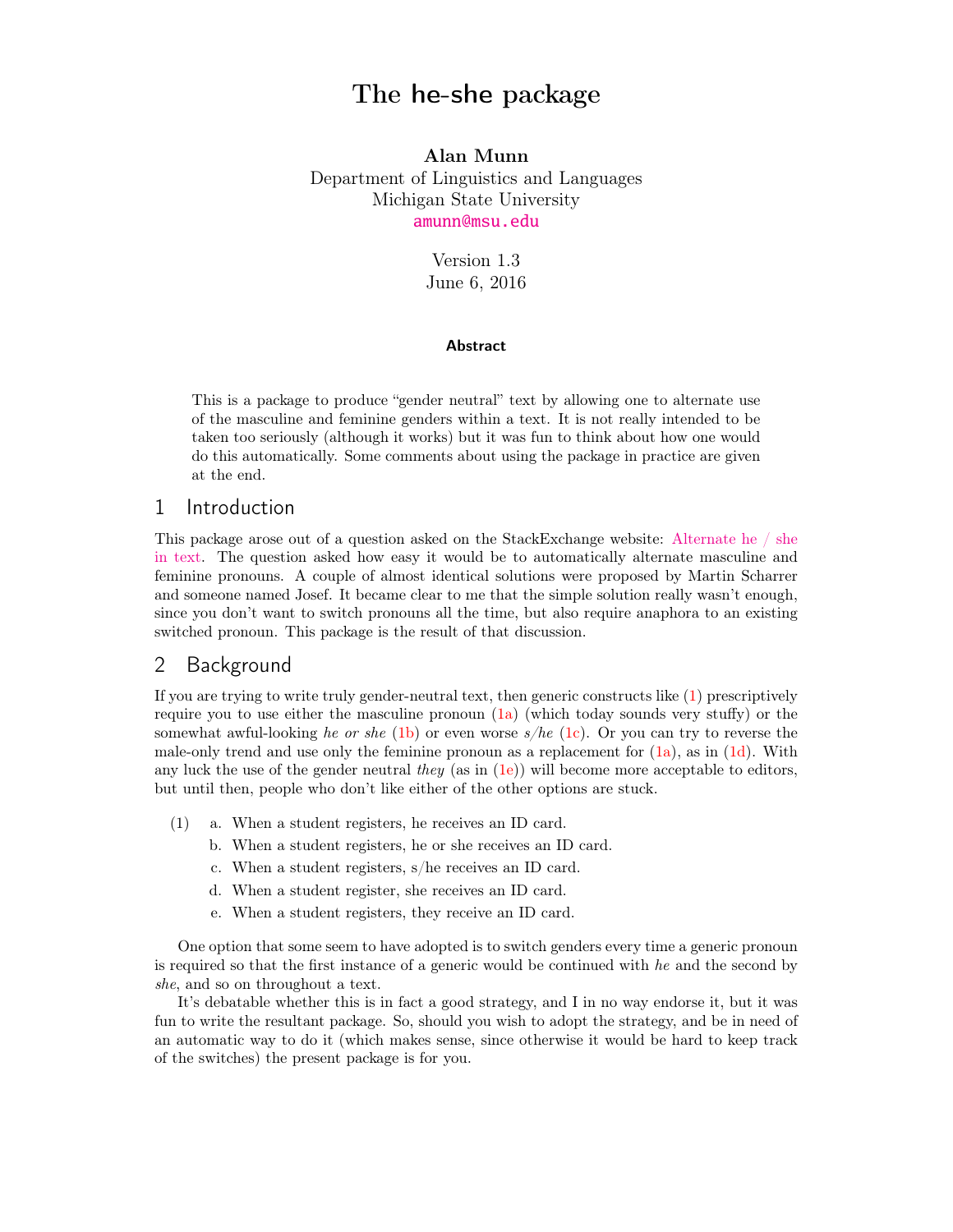# 3 Package Options

| Option name Description        |                                                                                                                                                                                                                                                           |
|--------------------------------|-----------------------------------------------------------------------------------------------------------------------------------------------------------------------------------------------------------------------------------------------------------|
| [noxspace]<br>[para]<br>[thev] | Disable the use of $xspace$<br>Automatically switch the gender every paragraph<br>Replace all pronouns with the gender neutral they/them/their.<br>This is not really a practical option, but is included for comic<br>purposes. (See usage notes below.) |

There are three package options, two serious, and one comic.

### 4 User commands

The user commands are quite simple: for each pronoun case form (nominative, accusative, and genitive determiner and genitive pronominal) there is a switching version and an anaphoric version. In the accusative, there is also a reflexive form.<sup>[1](#page-1-0)</sup> Each of these has both an uppercase version and a lowercase version. The anaphoric forms can be of either gender, just to keep everyone happy. Since the feminine accusative and genitive determiner forms  $(her)$  are identical, the feminine genitive determiner macro is \hir. And since the masculine genitive pronominal form is the same as the determiner form, the masculine genitive pronominal form is \hiss. There are also a couple of flags that may be of use.

| Command      | Synonym  | Description                                                 |
|--------------|----------|-------------------------------------------------------------|
| \heshe       |          | Outputs either <i>he</i> or <i>she</i> and switches gender. |
| $\heartsuit$ | \she     | Anaphoric he or she according to the current gender state.  |
| \himher      |          | him or her switch.                                          |
| \him         | \her     | him or her anaphoric.                                       |
| \himherself  |          | himself or herself switch                                   |
| \himself     | \herself | <i>himself</i> or <i>herself</i> anaphoric.                 |
| \hisher      |          | his or her switch.                                          |
| \his         | \hir     | <i>his</i> or <i>her</i> anaphoric.                         |
| \hishers     |          | his or hers switch.                                         |
| \hiss        | \hers    | <i>his</i> or <i>hers</i> anaphoric.                        |
| \Heshe       |          | Uppercase version.                                          |
| \Himher      |          | Uppercase version.                                          |
| \Himherself  |          | Uppercase version.                                          |
| \Hisher      |          | Uppercase version.                                          |
| \Hishers     |          | Uppercase version.                                          |
| \He          | \She     | Uppercase version.                                          |
| \Him         | \Her     | Uppercase version.                                          |
| \Himself     | \Herself | Uppercase version.                                          |
| \His         | \Hir     | Uppercase version.                                          |
| \Hiss        | \Hers    | Uppercase version.                                          |
| \xspacefalse |          | turn off the use of $xspace.$                               |
| \setgender{} |          | takes one argument: Male/Masculine/M, Female/Feminine/F to  |
|              |          | set the current gender state.                               |

<span id="page-1-0"></span><sup>&</sup>lt;sup>1</sup>In most normal use the reflexive form will only be used in its anaphoric form. I'll leave it as an exercise to the reader to figure out why; linguists in particular may have a use for the switching form, however.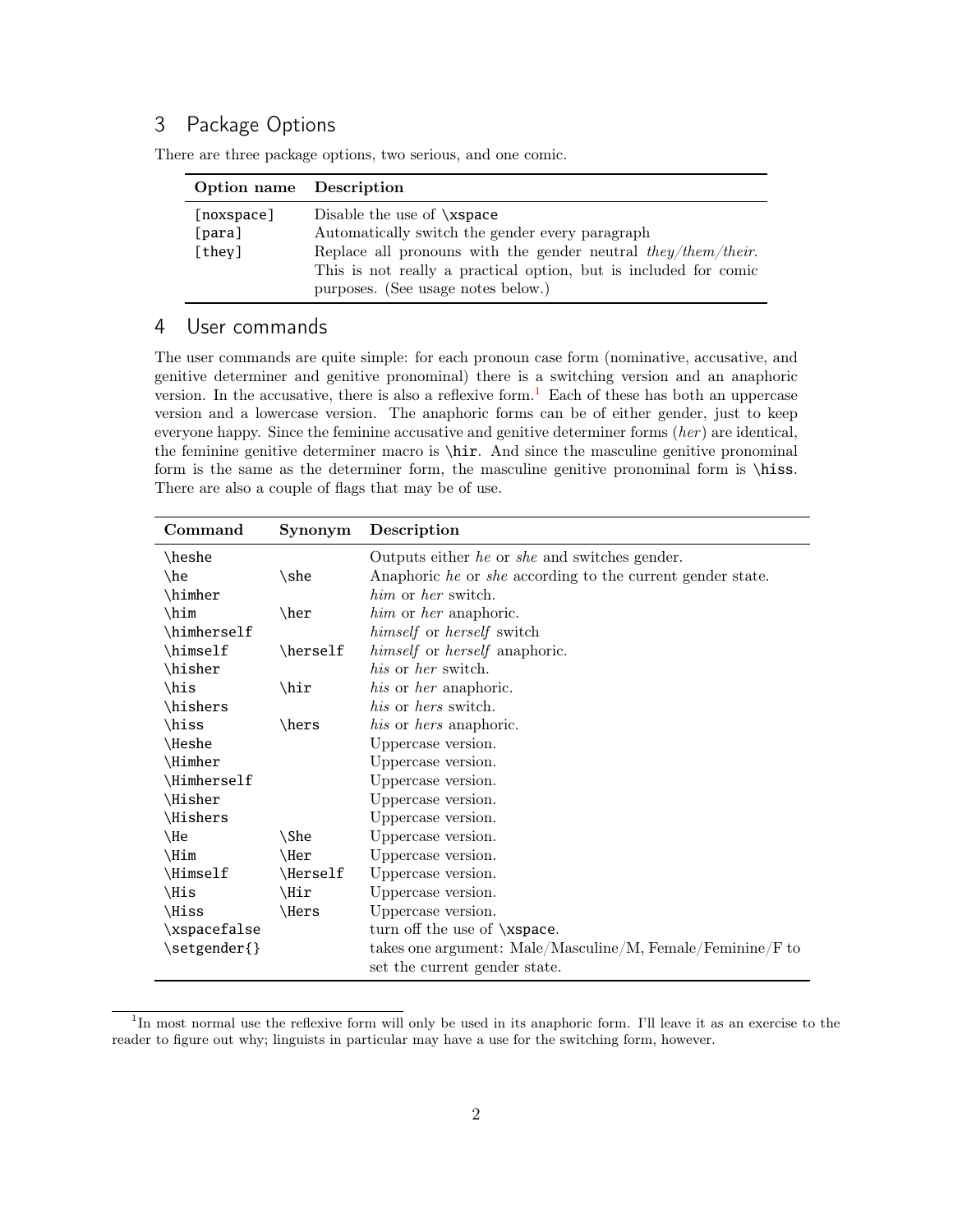# 5 Comments on practical usage

#### 5.1 Use of the switching and anaphoric forms

To see why two systems are needed, consider the following continuation of the example in [\(1\)](#page-0-0). If we implemented this by replacing each pronoun with a switching version, the result would be [\(2a\)](#page-2-0), which is ridiculous. Instead, we need subsequent pronouns to be anaphoric to the current gender state, as in  $(2b)$ .

- <span id="page-2-1"></span><span id="page-2-0"></span>(2) a. When a student registers, she receives an ID card. He also must go to the advising office so that an advisor can verify her schedule with him.
	- b. When a student registers, she receives an ID card. She also must go to the advising office so that an advisor can verify her schedule with her.

Using the package, the code that produces the two examples in  $(2)$  is given in  $(3)$ :

- <span id="page-2-2"></span>(3) a. When a student registers, \heshe receives an ID card. \Heshe also must go to the advising office so that an advisor can verify  $\setminus$ hisher schedule with \himher.
	- b. When a student registers, \heshe receives an ID card. \He also must go to the advising office so that an advisor can verify  $\setminus$ his schedule with \him.

In the first example, the switching version is used throughout, yielding the gibberish of  $(2a)$ . In the second example the first instance of the pronoun uses the switching version (\heshe) (here assuming it has been already used once), but subsequent anaphoric references to the current gender are preserved using the anaphoric versions (\he,\him, \his or \hiss).

#### 5.2 Use of the xspace package

By default, the package uses the xspace package to insert a space automatically after the pronoun. The xspace package automatically checks for following punctuation and suppresses the space in these cases. However, it's not perfect, and some users might prefer not to have the space inserted automatically. They can do this by using the [noxspace] option.

If you are using the default settings, and encounter problems (for example, using a pronoun macro as the argument to another macro which ends in \relax will pose problems, as will punctuation that xspace doesn't know about) you can temporarily suppress the insertion of the space using the boolean **\xspacefalse**. The examples below illustrate this.

- (4) a. \newcommand\*\mymacro[1]{#1\relax} I will see \mymacro{\himher}.
	-

b. I will see him . (Extra space incorrectly inserted.)

- c. \newcommand\*\mymacro[1]{\xspacefalse#1\relax} I will see \mymacro{\himher}.
- 

d. I will see her. (Extra space suppressed.)